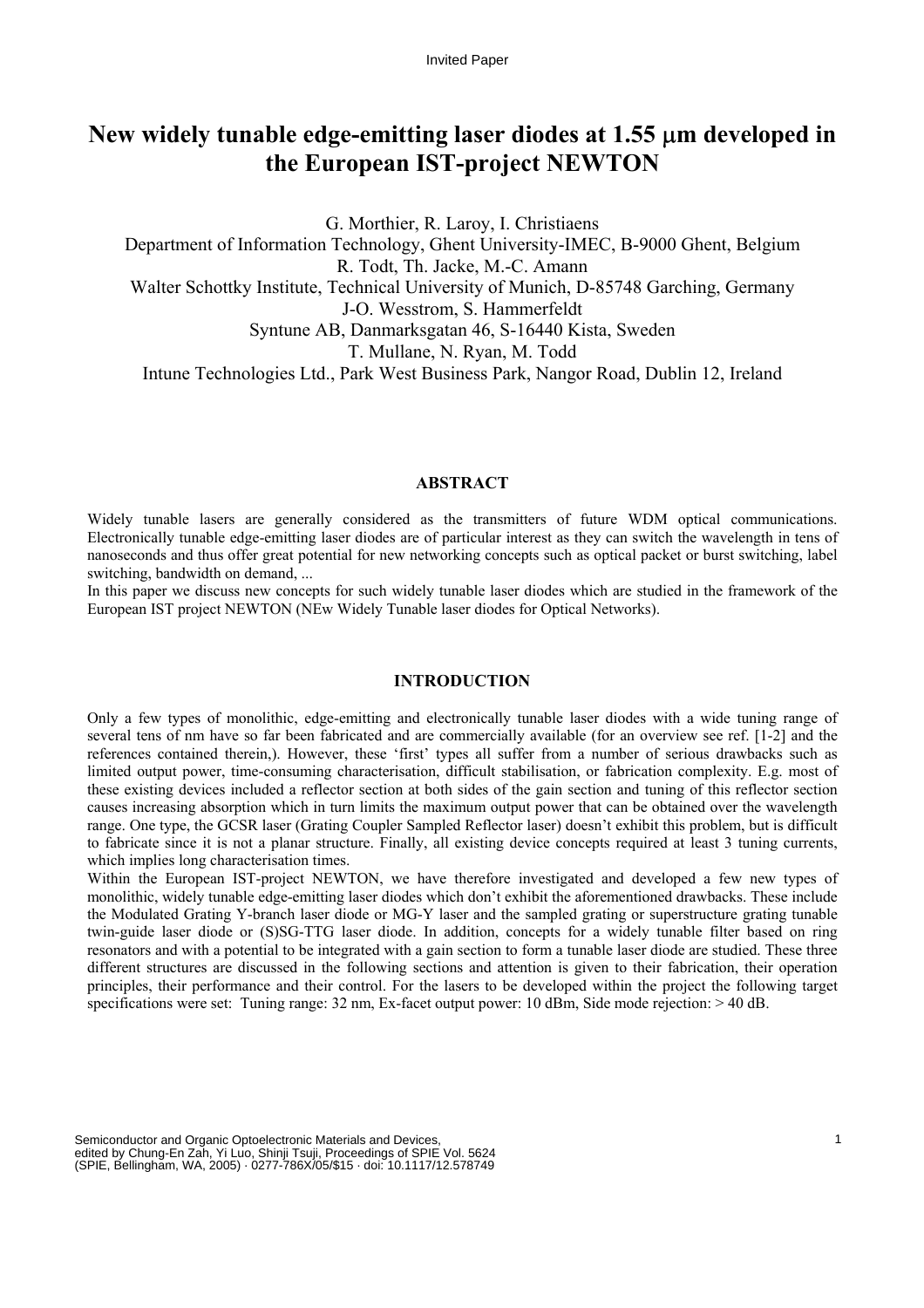## **MODULATED GRATING Y-BRANCH LASER**

The Modulated Grating Y-branch laser is a DBR-type laser in which the reflections from two parallel reflectors (with modulated gratings, yielding multi-peak reflection spectra with different peak separation) are combined (via the additive Vernier effect) through a Y-junction. A schematic of the fabricated structure is shown in Figure 1. In this schematic structure, there is a differential phase section to ensure that constructive interference of the reflections from both reflectors can be obtained at the wavelength where the peaks from both reflection spectra overlap. Also, the interference of the reflections from both parallel reflectors is obtained in a multi mode interference coupler. As can be seen from Figure 1, the device can be fabricated using standard DBR laser processing. Moreover, there is no front reflector (in which the absorption increases with the injected tuning current) and hence a low output power variation with tuning and a high maximum output power.



Figure 1: Schematic of the structure of the MG Y-branch laser diode.

From simulations it became clear that the additive Vernier effect may give a better selectivity than the multiplicative Vernier effect that has been used earlier in the (S)SG-DBR laser diodes reported in [3,4]. This is illustrated in Figure 2, which gives the reflection spectra of the two reflectors (denoted left reflector and right reflector in Figure 1 and having a different superperiod) and of their interference (as would be obtained left from the MMI in Figure 1) and of their product (as would be obtained if both reflectors were put each on a different side of a gain section as in a SG-DBR laser). One can clearly see that a better suppression of the 2<sup>nd</sup> largest peaks is obtained in the case of the additive Vernier effect. However, it should also be clear that, unlike in the case of the multiplicative Vernier effect, the peaks that are even more distant from the main peak still show considerable strength. This may cause problems if the reflection peak overlap occurs far from the gain peak. A mode near the gain peak and with still rather large total reflection may start lasing instead of a mode near the overlapping peaks. In the project, a careful laser design has been successfully used to avoid this problem.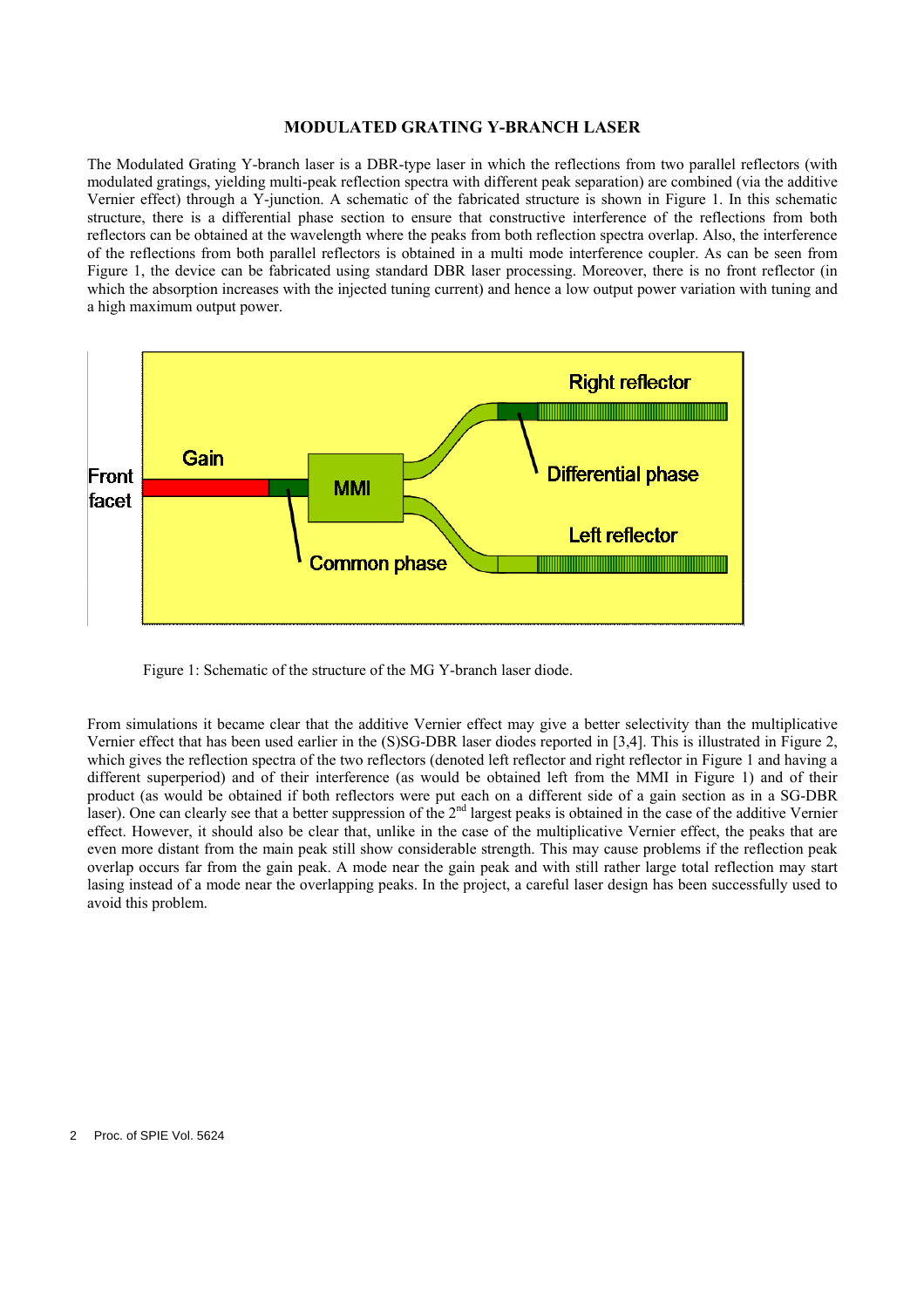

Figure 2: Reflection spectra of reflector 1 (a), reflector 2 (b), their interference (additive Vernier) (c) and their product (multiplicative Vernier) (d).

The first fabricated devices of this laser type have shown continuous tuning over 5 to 6 THz with good side mode suppression (over 40 dB of SMSR) and ex-facet output power levels as high as 29 mW. The high output power levels were obtained after AR-coating the front facet for a reflectivity of 5%. Power variation over the tuning range was limited to 1.5 dB [5]. Figure 3 shows the output power and the side mode rejection that are obtained for all the ITU channels between 192 and 196 THz. From these first devices as well as from simulations it also became clear that the differential phase section is not necessary for the right design of the reflectors. All the characteristics shown in Figure 3 were thus obtained without current into the differential phase section. The tuning currents necessary to obtain the tuning range of Figure 2 were below 15 mA for the reflector currents and below 1 mA for the phase section current.



Figure 3: Output power (a) and side mode rejection (b) of the MG Y-branch laser diode for the different ITU frequencies.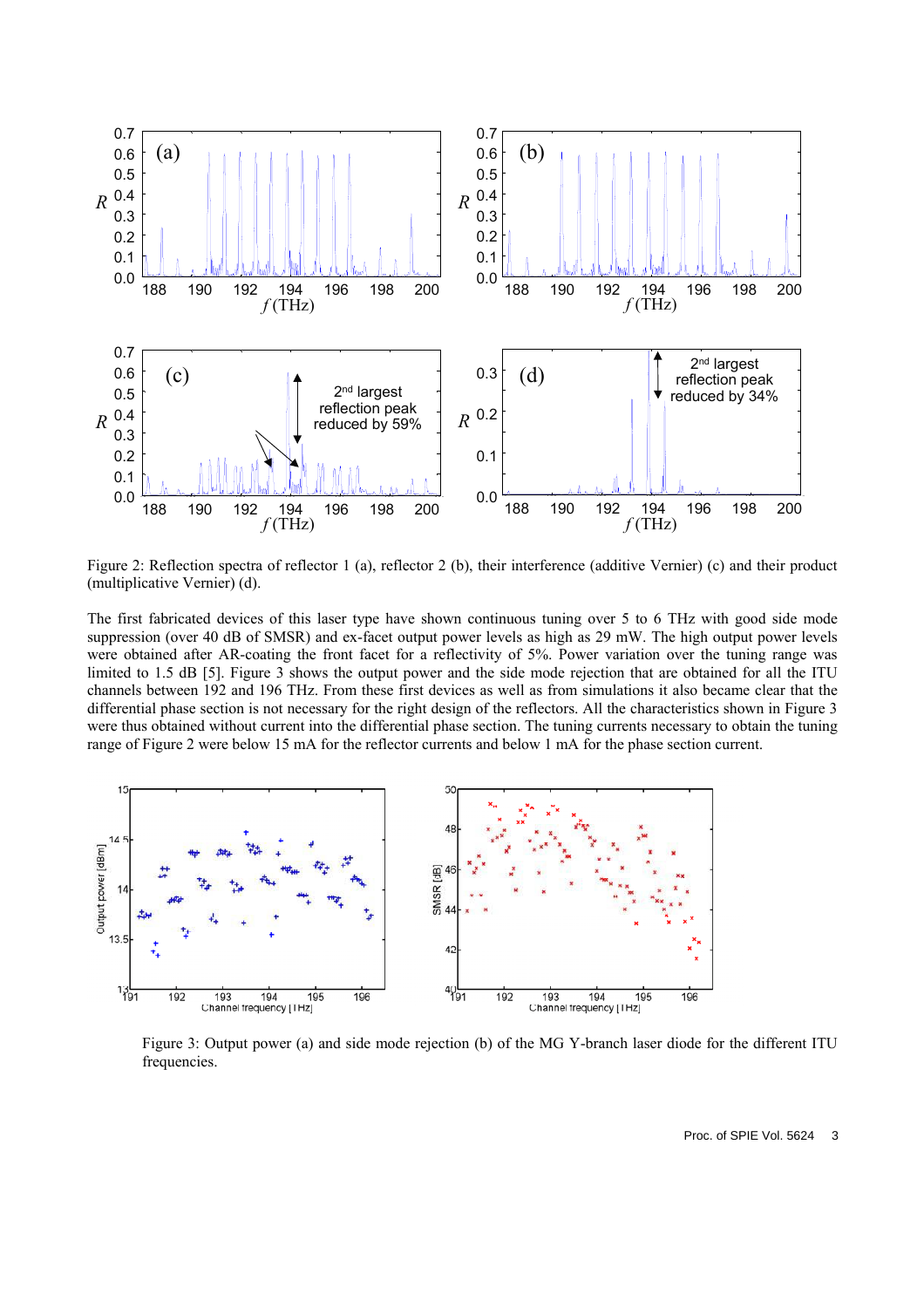## **SAMPLED GRATING TUNABLE TWIN-GUIDE LASER**

The Tunable Twin-Guide laser with Sampled or Superstructure Grating ((S)SG-TTG laser) is based on the original TTG laser concept, but has two sections with sampled or superstructure gratings for Vernier-effect tuning. This laser is in essence still a DFB laser and hence a phase tuning section is not required, which in turn facilitates a fast device characterisation. A schematic structure of the device is shown in Figure 4. Ideally, there is a  $\pi$  phase shift in the middle of the device and the facets are AR-coated. The device acts as a two section, quarter-wave shifted DFB laser, of which the effective refractive index in both sections can be changed by the two tuning currents. This tuning of the effective refractive index occurs through carrier injection in a tuning layer that is vertically separated from the active layer. Moreover, if two reflection peaks from both sections overlap (and this can be obtained with appropriate tuning), one automatically obtains lasing at the wavelength where these reflection peaks overlap [6]. As a result, no phase section is needed and only two tuning currents are required to obtain full wavelength coverage with high side mode rejection. Since the laser essentially acts as a  $\lambda/4$ -shifted DFB laser, a very large side mode rejection can be obtained and there is a potential for high power operation and even for direct modulation up to high frequencies of 10 GHz and more. Furthermore the device can be rather short.



Figure 4: Schematic structure of the SG TTG laser diode: (a) side view and (b) cross section.

The fabrication process of the widely tunable (S)SG-TTG laser diode is compatible with standard processing technology used for buried heterostructure lasers. However, the device structure requires an unconventional lateral current injection scheme. The electron current has to pass through a long *n*-InP channel (see Figure 5), which is sandwiched between *p*-InP layers, before it reaches the active and tuning region. The corresponding interfaces between *n*- and *p*-InP form a forward biased *p*-*n*-homojunction under normal device operation. Moreover, they also coincide with regrowth interfaces and, therefore, any crystal damage or contamination that is incorporated at these interfaces leads to increased recombination and deteriorates the current confinement of the device structure. Hence, a thorough optimization of the fabrication process is required to achieve efficient current injection.

The first fabricated devices showed only a moderate tuning efficiency due to residual parasitic currents. Thus the tuning region can only provide a wavelength shift of the grating reflection spectra by  $\sim$  2 nm. Despite this, the (S)SG-TTG laser is capable of tuning over a wavelength range of 28 nm (from 1534 to 1562 nm) by utilizing the Vernier-effect. Within this tuning range five supermodes can be observed. Each of these five supermodes is continuously tunable over a wavelength range between 0.45 and 1.5 nm (as indicated in Figure 6) without any mode-hops. The SMSR remains between 25 and 37 dB over the whole tuning range. Hence, the expected high side-mode suppression is achieved without the need for an additional phase tuning section, which is required in DBR laser structures to adjust the position of the cavity mode. Furthermore, it is worth noting that the devices are only 600  $\mu$ m in length and therefore significantly shorter than comparable monolithic widely tunable laser diodes. Ex-facet output powers of up to 12 mW at 100 mA of active region current have been observed from AR-coated devices.

Proc. of SPIE Vol. 5624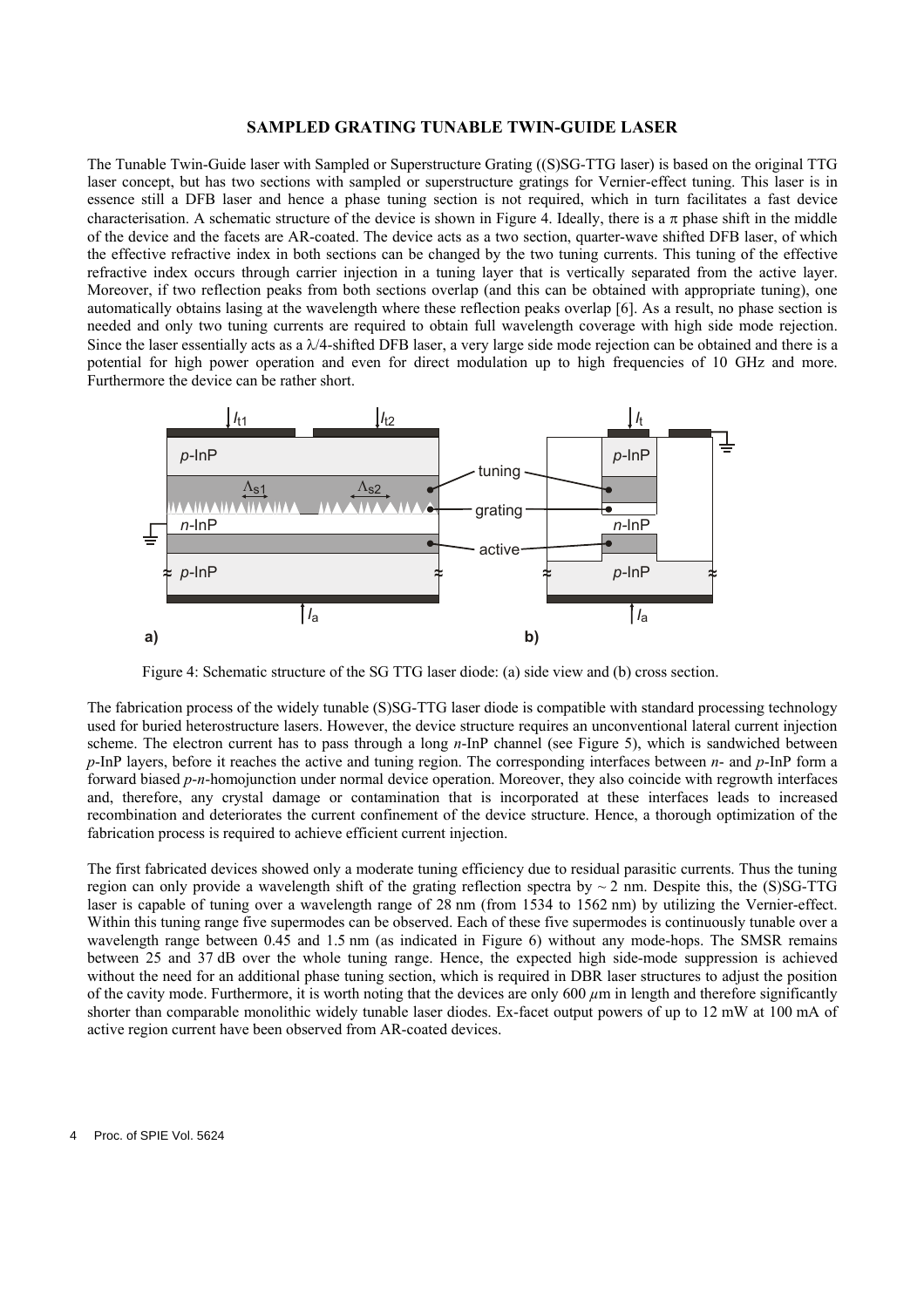

Figure 5: SEM images showing an (S)SG-TTG laser chip. The dashed white lines in the lower image indicate the location of the InP *p*-*n*-homojunctions. The common *n*-contact is situated on the left hand side of the ridge and the electron current is injected via the *n*-InP channel into the active and tuning regions.

The tuning range of 28 nm is presently on partially accessible due to the limited continuous tuning range of the devices. However, one has to take into account, that this first device generation has not yet been optimized for a large continuous tuning range and, therefore, design optimization along with further technological improvements is expected to result in full wavelength coverage of the aforementioned tuning range.



Figure 6: Spectra showing the upper and lower limits of five supermodes of an SG-TTG laser. Continuous tuning can be carried out in between the shown limits. The continuous tuning range of each supermode is indicated in the upper part of the image.

In summary, it follows from simulations as well as from measurements on the first fabricated devices of this laser type that continuous tuning over a wide range of about 30 nm and with high side mode rejection can be achieved with just two tuning currents.

Proc. of SPIE Vol. 5624 5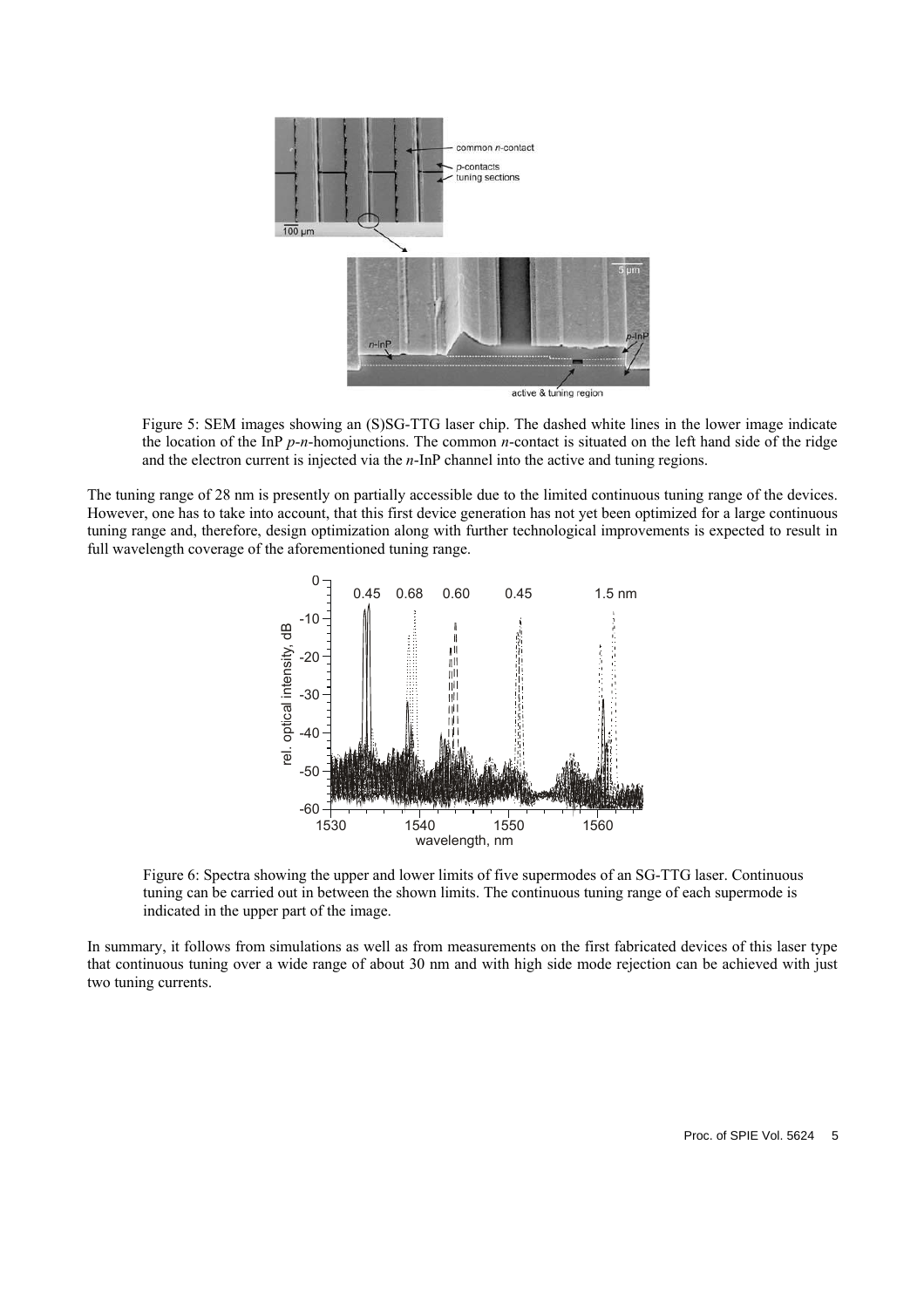## **WIDELY TUNABLE FILTERS BASED ON RING RESONATORS**

Finally, we are also investigating the feasibility of a widely tunable laser based on a combination of a gain section with a phase section and two ring resonators. Ring resonators can give very narrow transmission peaks and can be used to obtain a large tuning enhancement and hence tuning with small tuning currents, as discussed in [9]. Moreover, all transmission peaks have the same strength and a very large tuning range can result. In the project we are focusing on widely tunable filters only and such devices are currently being fabricated. We also focuss on disk resonators instead of ring resonators because of their inherent low scattering loss.

The fabrication focuses on a vertical integration scheme for the integration of straight waveguides and disk resonators, as shown in Figure 7. Such a vertical scheme avoids the extremely high demands on the accuracy of the lithography of the horizontal scheme. In this vertical approach, the straight waveguides are first etched on one side of the epitaxial layer stack. This sample is then bonded onto a transfer substrate by means of the polymer BCB. The original substrate is removed and the disk is then defined on the back surface. Figure 8 (a) shows a photograph of such a fabricated disk resonator. Fig. 9 shows a SEM picture of a fabricated microring resonator. The disk is on top and is clearly visible, the straight waveguides underneath are also visible. On top of the ring is a Cr resistor contact for thermo-optic tuning. The disk resonators show very good filter characteristics, shown in Figure 8 (b), with Q-factors ranging from 2500 to 10000.



Figure 7: Fabrication scheme of the disk resonator: (a) the fabrication of the straight waveguides and (b) the transfer (upside down) to a new substrate and the etching of the disk.



Figure 8: Disk resonator with straight waveguides fabricated using a vertical integration scheme (a) and filter characteristics of the resonator at drop and pass port (b).

6 Proc. of SPIE Vol. 5624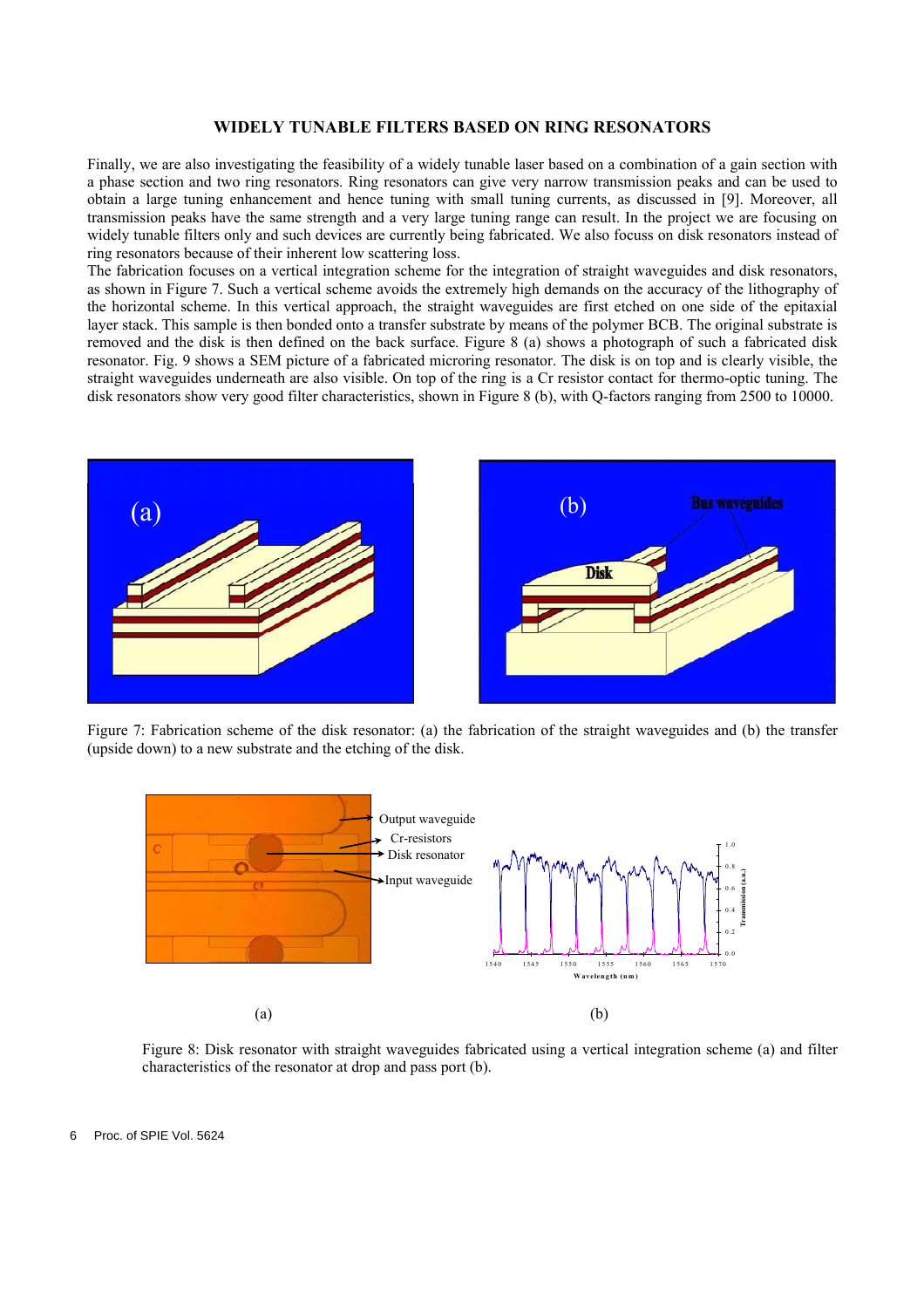Some effect of higher order modes is visible in Figure 8 (b). This can be avoided by carefull design of the bus waveguide and the bend waveguide so as to avoid excitation of this higher order bend mode. To do this the modal fields are calculated by means of a commercial mode solver (Fimmwave by Photondesign) and the overall power coupling coefficient is calculated by integrating the coupled mode equations with a fourth order Runge Kutta method. In the case of coupling from a straight waveguide to a bend the classical coupled mode equations have to be altered as described in [10]

Due to the low thermal conductivity of the polymer thermo-optic tuning of the microringresonators is very efficient. Using thermal tuning, 50 nm tuning has been obtained with 50 mW of heating power[8]. The tuning is performed by Cr-resistors that are applied on top of the microrings and can be seen in Figures 8 (a) and 9.



Figure 9: an SEM picture of a vertically integrated microring resonator

# **CONCLUSION**

We have presented the results that have been obtained so far for a number of new widely tunable, edge-emitting laser diodes with electronic tuning. It has been demonstrated that all these new tunable laser diodes have significant advantages over previously existing tunable laser diodes of the same category.

# **REFERENCES**

- 1. L. A. Coldren, 'Monolithic tunable diode lasers', IEEE Journ. Sel. Topics Quant. Electronics, vol. 6, pp. 988-999, Nov/Dec. 2000.
- 2. M.-C. Amann, J. Buus, 'Tunable laser diodes', Artech House, Boston, 1998.
- 3. H. Ishii, Y. Tohmori, Y. Yoshikuni, T. Tamamura, Y. Kondo, 'Multiple-phase-shift super structure grating DBR lasers for broad wavelength tuning lasers', IEEE Phot. Techn. Lett., Vol. 5, pp. 613-615, 1993.